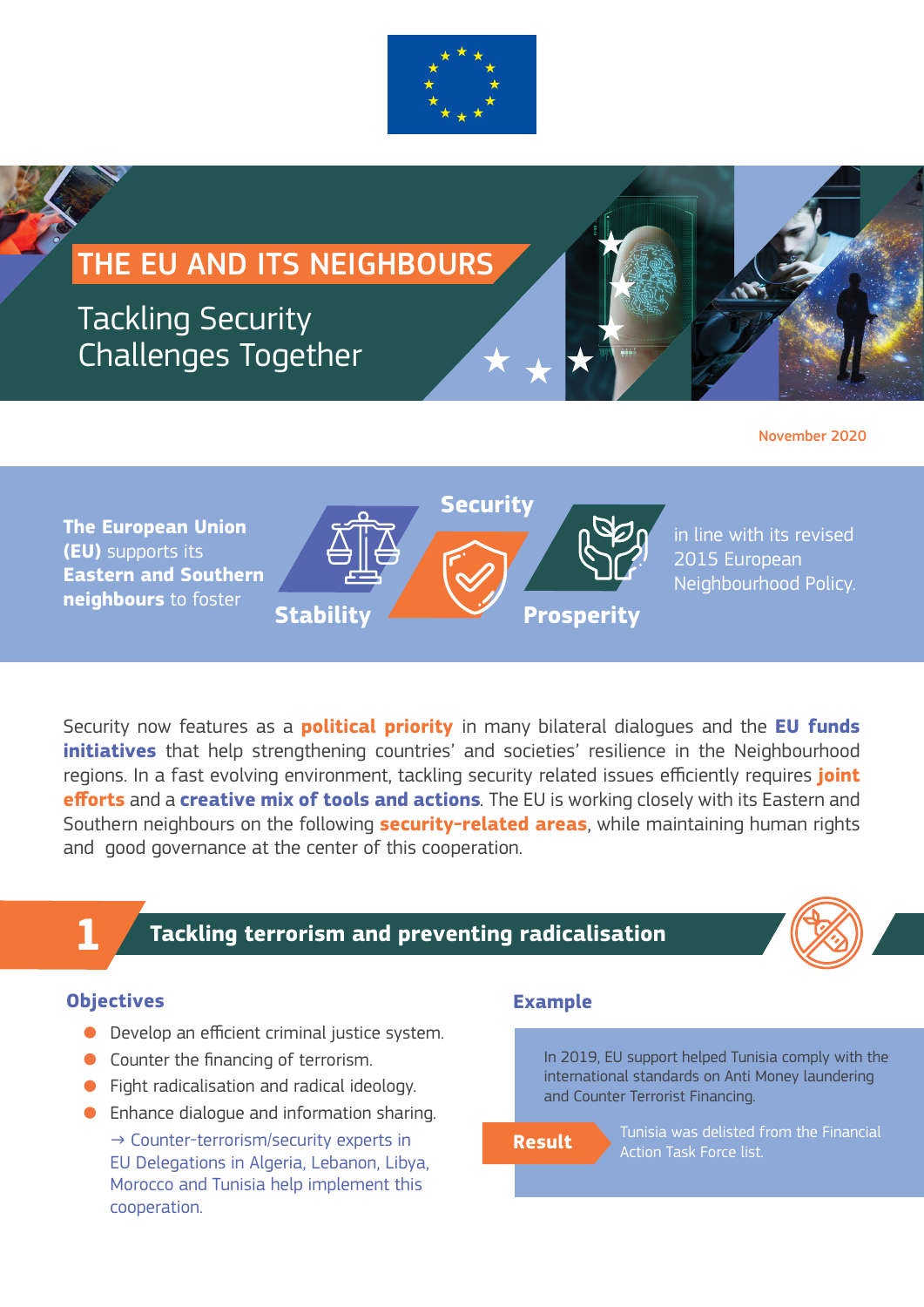

### **Objectives**

**2**

- **•** Transform the security sector to strengthen accountability, effectiveness, and respect for human rights and the rule of law.
- Provide support to enhance the legitimacy, good governance, integrity and sustainability of the security sector.

### **Example**

The EU is supporting police reform in the Republic of Moldova.

**Result**

The programme has contributed to an increase in Moldovan citizens' level of trust in the police: The proportion of the Moldovan population who say they have confidence in the police has increased from 31% in 2014 to 39.5% in 2019.

### **Conflict prevention, crisis management and response, and Common Security and Defence Policy (CSDP) cooperation**



### **Objectives**

**3**

● Actively engage in conflict prevention, crisis management and peace building efforts to pursue security and stability, while promoting multilateralism and the respect of democratic values.

### **Example**

Operation EUNAVFOR MED IRINI is the only actor implementing the UN arms embargo on Libya.

**Result**

Since its launching in March 2020, it has already carried out five inspections, off the coast of Libya, of vessels suspected to be carrying arms and related materiel to and from Libya. It has shared 16 special reports with the UN Panel of Experts, covering

### **Result**

### **activities by both sides of the conflict. EU CSDP missions and operations in the Neighbourhood:**

The missions and operations assist the EU's partners in areas such as border management, combatting organised crime, reforming security sectors or monitoring the judicial system



EUAM Ukraine, EUMM Georgia, EUBAM Libya, EUNAVFOR MED IRINI, EUBAM Rafah, EUPOL COPPS

**men** deployed to support partners **More than 1,500**

**7,000 people**  trained in 2019 **Almost**

**52 Over**

**laws and legal initiatives** drafted in 2019



### **Disrupting organised crime**

### **Objectives**

**4**

- $\bullet$  Effectively disrupt the activities of criminal organisations and taking away their financial basis
- Fight criminal phenomena such as trafficking in illicit goods, addressing illicit financial flows and trafficking and smuggling of people.
- Focus on strengthening the capacity of law enforcement, judicial and civil authorities and partners' cooperation with the EU Justice and Home Affairs agencies.

### **Example**

The EU supports information exchange and investigative cooperation between law enforcement agencies on the international movement of illicit firearms.

**Result**

Through its financial support to INTERPOL, the EU contributed to the seizure in 2018 of €1.5 million in cash and drugs and to the arrest of 17 individuals for firearms offences in Iraq, Jordan, Lebanon and Morocco.